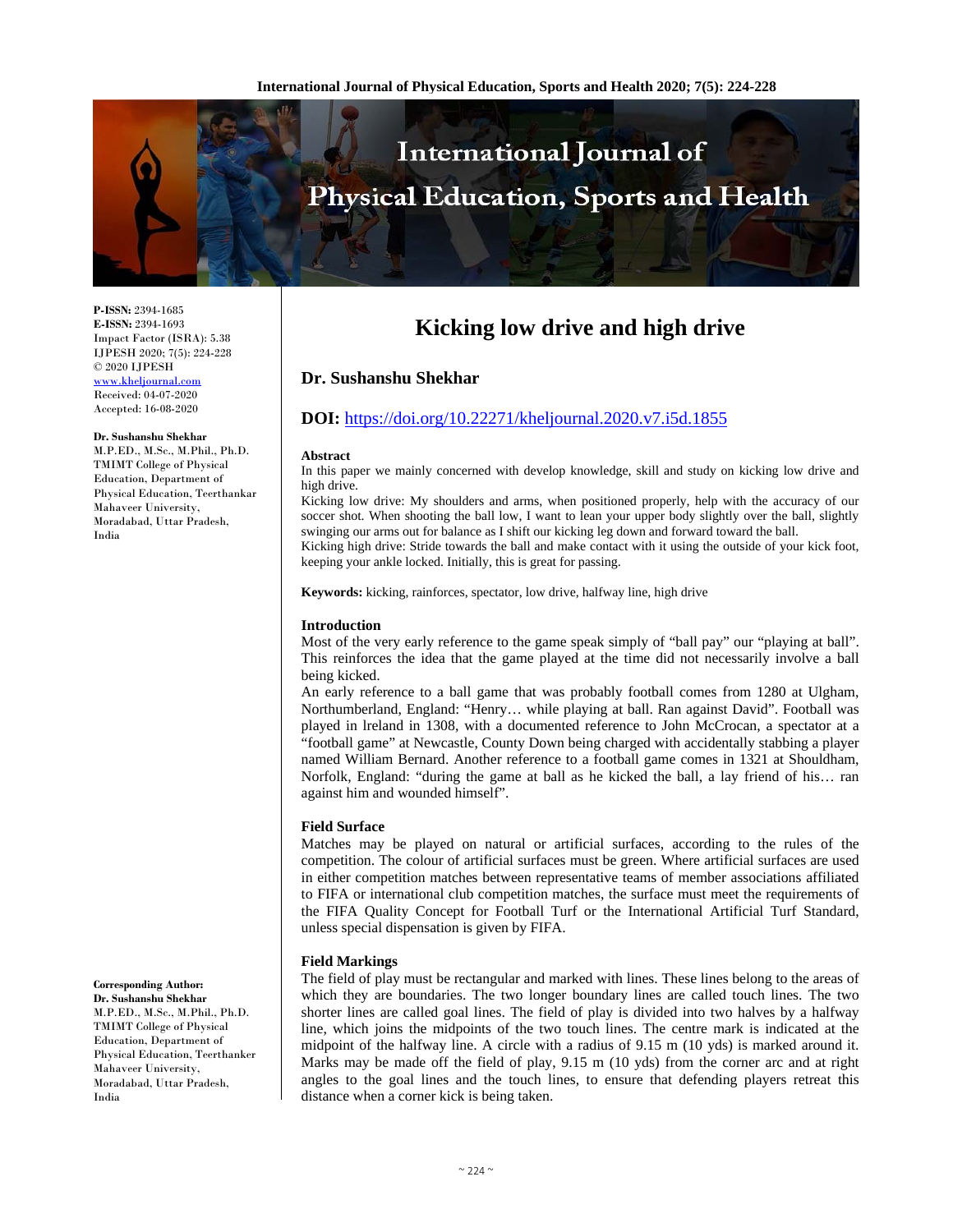#### **Dimensions**

The length of the touch line must be greater than the length of the goal line.

| Length (touch line): | minimum | 90 <sub>m</sub> | $(100 \text{ vds})$ |
|----------------------|---------|-----------------|---------------------|
|                      | maximum | 120 m           | $(130 \text{ vds})$ |
| Width (goal line):   | minimum | 45 m            | $(50 \text{ vds})$  |
|                      | maximum | 90 <sub>m</sub> | $(100 \text{ vds})$ |

All lines must be of the same width, which must be not more than 12 cm (5 ins). International matches

| Length: | minimum | $100 \text{ m}$  | $(100 \text{ vds})$ |
|---------|---------|------------------|---------------------|
|         | maximum | 110 <sub>m</sub> | $(120 \text{ vds})$ |
| Width:  | minimum | 64 m             | $(70 \text{ vds})$  |
|         | maximum | $75 \text{ m}$   | (80 yds)            |

# **The Goal Area**

Two lines are drawn at right angles to the goal line, 5.5 m (6 yds) from the inside of each goalpost. These lines extend into the field of play for a distance of 5.5 m (6 yds) and are joined by a line drawn parallel with the goal line. The area bounded by these lines and the goal line is the goal area.

#### **The Penalty Area**

Two lines are drawn at right angles to the goal line, 16.5 m (18 yds) from the inside of each goalpost. These lines extend into the field of play for a distance of 16.5 m (18 yds) and are joined by a line drawn parallel with the goal line. The area bounded by these lines and the goal line is the penalty area. Within each penalty area, a penalty mark is made 11 m (12 yds) from the midpoint between the goalposts and equidistant to them. An arc of a circle with a radius of 9.15 m (10 yds) from the centre of each penalty mark is drawn outside the penalty area.

## **Flagposts**

A flagpost, not less than 1.5 m (5 ft) high, with a non-pointed top and a flag must be placed at each corner. Flagposts may also be placed at each end of the halfway line, not less than 1 m (1 yd) outside the touch line.

#### **The Corner Arc**

A quarter circle with a radius of 1 m (1 yd) from each corner flagpost is drawn inside the field of play.

#### **Goals**

A goal must be placed on the centre of each goal line. A goal consists of two upright posts equidistant from the corner flagposts and joined at the top by a horizontal crossbar. The goalposts and crossbar must be made of wood, metal or other approved material. They must be square, rectangular, round or elliptical in shape and must not be dangerous to players. The distance between the posts is 7.32 m (8 yds) and the distance from the lower edge of the crossbar to the ground is 2.44 m (8 ft).



#### **Safety**

Goals must be anchored securely to the ground. Portable goals may only be used if they satisfy this requirement.

# **The Field of Play**



# **Corner Flagpost**

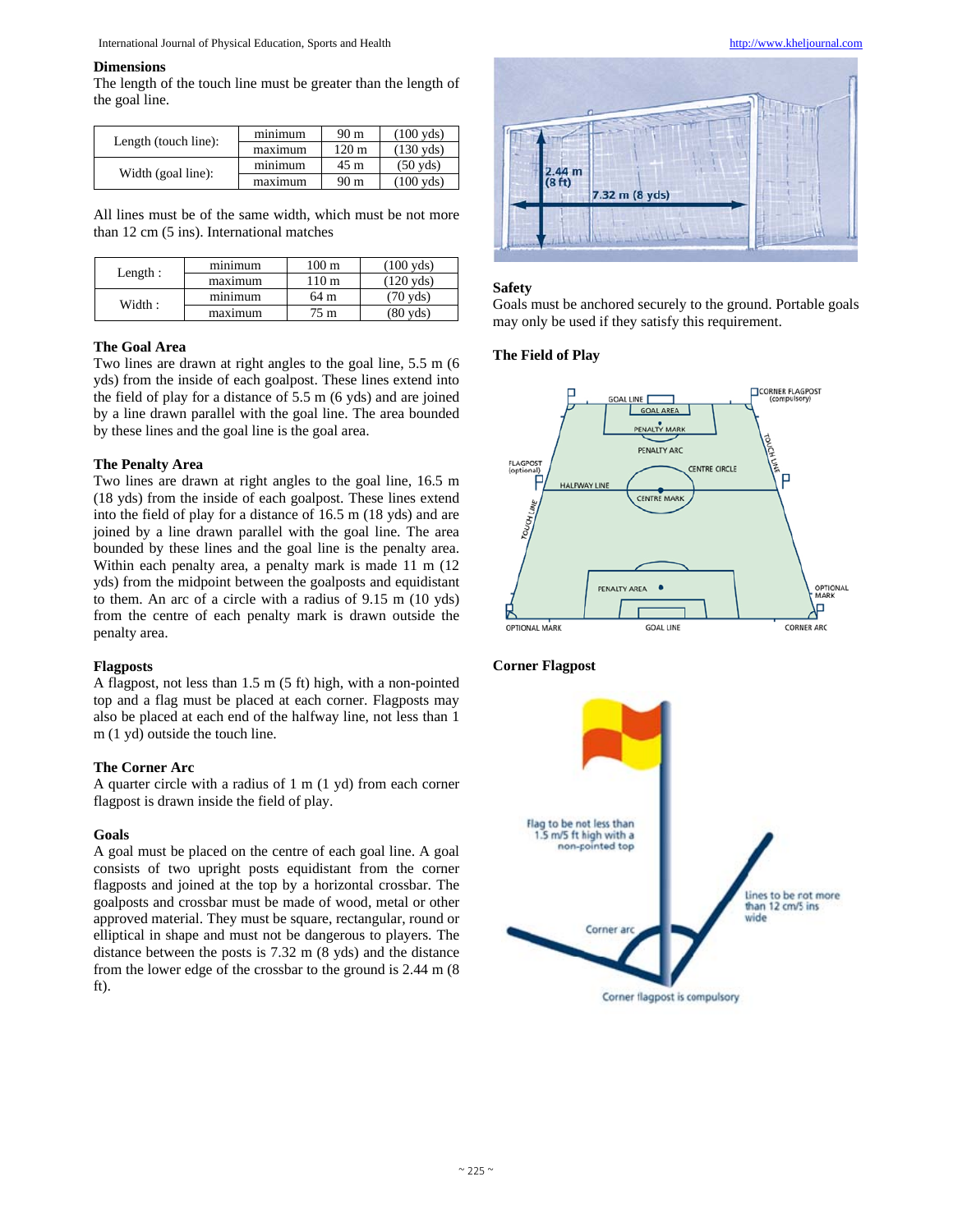#### **Metric Measurements**



#### **Imperial Measurements**



## **Qualities and Measurements of Equipment**  The ball is:

- spherical
- made of leather or other suitable material
- of a circumference of not more than 70 cm (28 ins) and not less than 68 cm (27 ins)
- not more than 450 g (16 oz) and not less than 410 g (14 oz) in weight at the start of the match
- of a pressure equal to  $0.6 1.1$  atmosphere  $(600 1,100)$  $g/cm2$ ) at sea level (8.5 lbs/sq in – 15.6 lbs/sq in)

# **Kicking of Low Drive**

My shoulders and arms, when positioned properly, help with the accuracy of our soccer shot. When shooting the ball low, I want to lean your upper body slightly over the ball, slightly swinging our arms out for balance as I shift our kincking leg down and forward toward the ball.

If I want to play a low pass with enough strength to get past an opponent then I will need to use the instep and drive through the ball.

It is great for splitting a defence because I can get enough power on the ball to place it past a defender.

But still keep the ball on the ground and make it easy for a

team-mate to run on to.





# **Step One**

The approach to the ball is the same as with the short sidefoot pass. But to keep the ball low I must concentrate on keeping our knee over the ball. And remember not to lean back.

#### **Step Two**

Strike the centre of the ball with the laces (instep), with the toes pointing downwards. Follow through with the kicking leg to increase power.

#### **Kicking High Drive**

# **The 5 different types of kicks in football**

### **1. The Push**

This is one of the most common kicks in football and is used by players to pass the ball to their teammates. It's easy to perform and it's got a high accuracy, making it the perfect manoeuvre for a quick pass.

#### **2. Instep Kick**

The Instep Kick is a powerful shot that is used primarily for shooting and occasionally for long passes.

# **3. Outside Kick**

Stride towards the ball and make contact with it using the outside of your kicking foot, keeping your ankle locked. Initially, this kick is great for passing. But onece I have learnt it properly, I can use it to shoot, take corner kicks, and clear the ball.